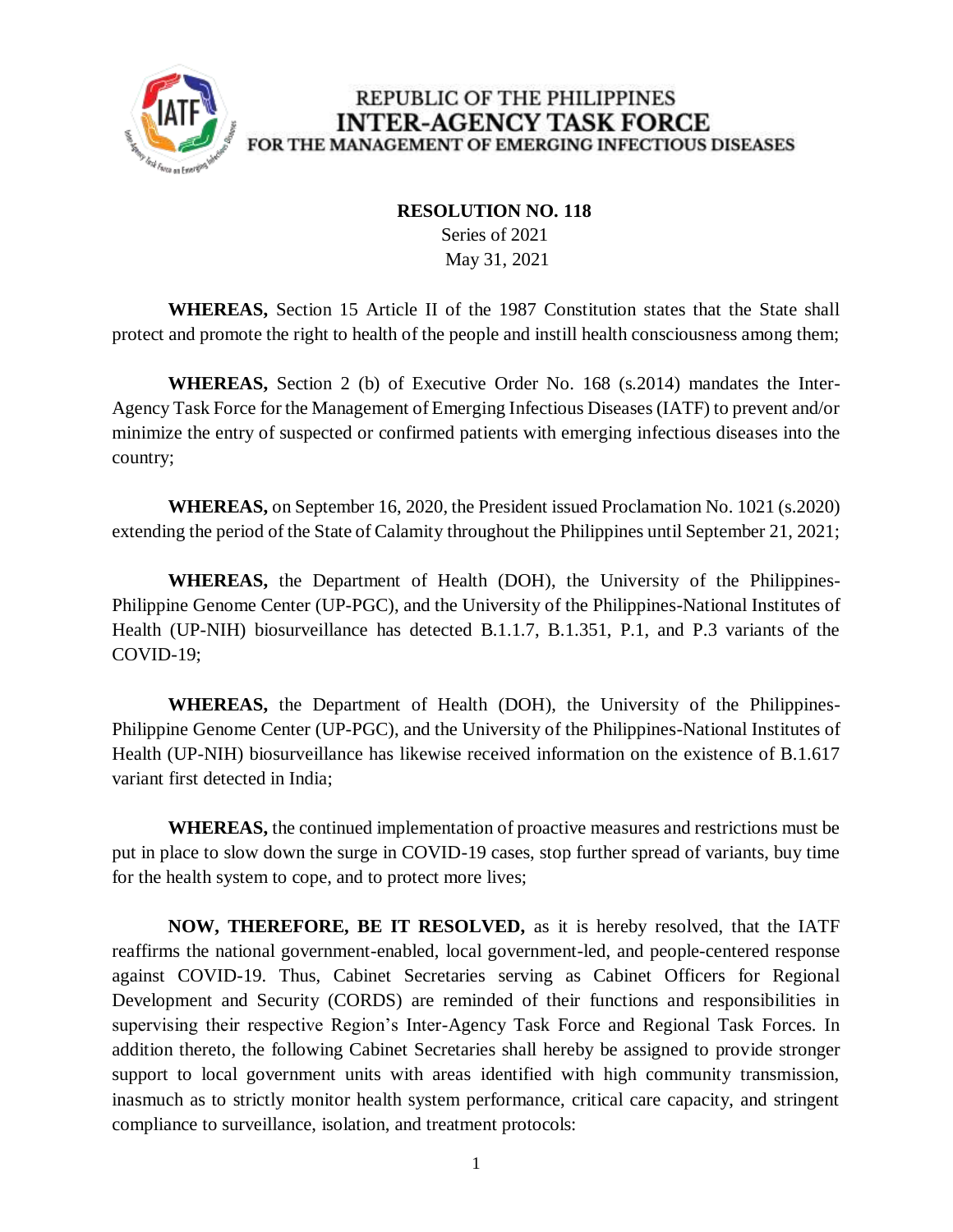

A. For the National Capital Region:

| 1. Quezon City               |                          | Secretary Francisco T. Duque III         |
|------------------------------|--------------------------|------------------------------------------|
|                              |                          | Secretary Karlo Alexei B. Nograles       |
| 2. Pasig City                |                          | <b>Secretary Leonor Magtolis Briones</b> |
|                              |                          | Secretary Bernadette Romulo-Puyat        |
| 3. Municipality of Pateros - |                          | Chairperson Benjamin DC Abalos, Jr.      |
| 4. Marikina City             |                          | Secretary Silvestre H. Bello III         |
|                              |                          | Chairman J. Prospero E. De Vera III      |
| 5. Taguig City               |                          | Secretary Eduardo M. Año                 |
|                              |                          | Secretary Vivencio B. Dizon              |
| City of Manila<br>6.         |                          | Secretary Gregorio B. Honasan II         |
|                              |                          | Director-General Jeremiah B. Belgica     |
| Mandaluyong City<br>7.       |                          | Secretary Ramon M. Lopez                 |
| Makati City<br>8.            |                          | Secretary Hermogenes C. Esperon, Jr.     |
| 9. San Juan City             |                          | Secretary Karl Kendrick T. Chua          |
| 10. Muntinlupa City          | $\overline{\phantom{0}}$ | Secretary Arthur P. Tugade               |
| 11. Parañaque City           |                          | Secretary Carlito G. Galvez, Jr.         |
| 12. Las Piñas City           |                          | Secretary Mark A. Villar                 |
| 13. Pasay City               | $\overline{\phantom{0}}$ | Secretary Herminio L. Roque, Jr.         |
| 14. Caloocan City            |                          | Secretary William D. Dar                 |
| 15. Malabon City             |                          | Secretary Silvestre H. Bello III         |
|                              |                          | Chairperson J. Prospero E. De Vera III   |
| 16. Navotas City             |                          | Secretary Wendel E. Avisado              |
| 17. Valenzuela City          | $\overline{\phantom{0}}$ | Secretary Fortunato T. Dela Peña         |
| <b>B.</b> For Bulacan        |                          | Secretary Menardo I. Guevarra            |
| C. Cavite                    |                          | Secretary Delfin N. Lorenzana            |
| D. Laguna                    |                          | Secretary Martin M. Andanar, and         |
| E. Rizal                     |                          | Secretary Alfonso G. Cusi                |

For this purpose, the aforementioned IATF members are hereby instructed to coordinate with the respective Local Government Unit under their oversight the following directives for urgent implementation:

1. Expansion of health system capacities or the proactive dedication of COVID-19 beds, especially ICU beds, which should be thirty percent (30%) for private health facilities and fifty percent (50%) for public health facilities;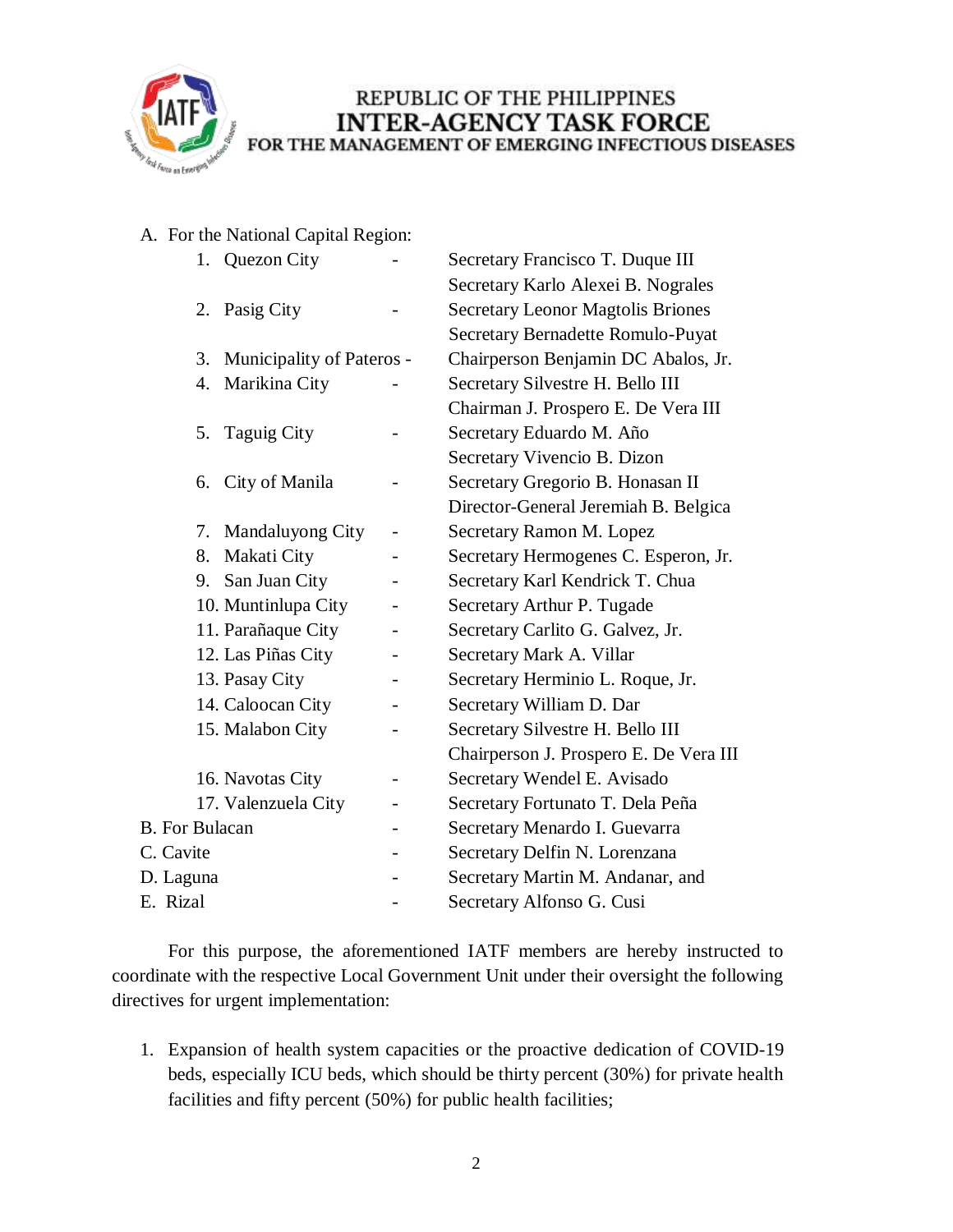

- 2. Strengthening the Prevention- Detection Isolation Treatment Reintegration (PDITR) Strategies, specifically the reduction of time period between detection of COVID-19 cases to their isolation; and
- 3. Providing express lanes for Vaccine Priority Groups A1 to A3 with special attention to be given to Priority Group A2 (senior citizens).

**RESOLVED FURTHER,** that the Chairperson and the Co-Chairperson shall be duly authorized to sign this Resolution for and on behalf of the Inter-Agency Task Force.

**APPROVED** during the 118th Inter-Agency Task Force Meeting, as reflected in the minutes of the meeting, held this May 31, 2021, via video conference**.**

**FRANCISCO T. DUQUE III**

Secretary, Department of Health IATF Chairperson